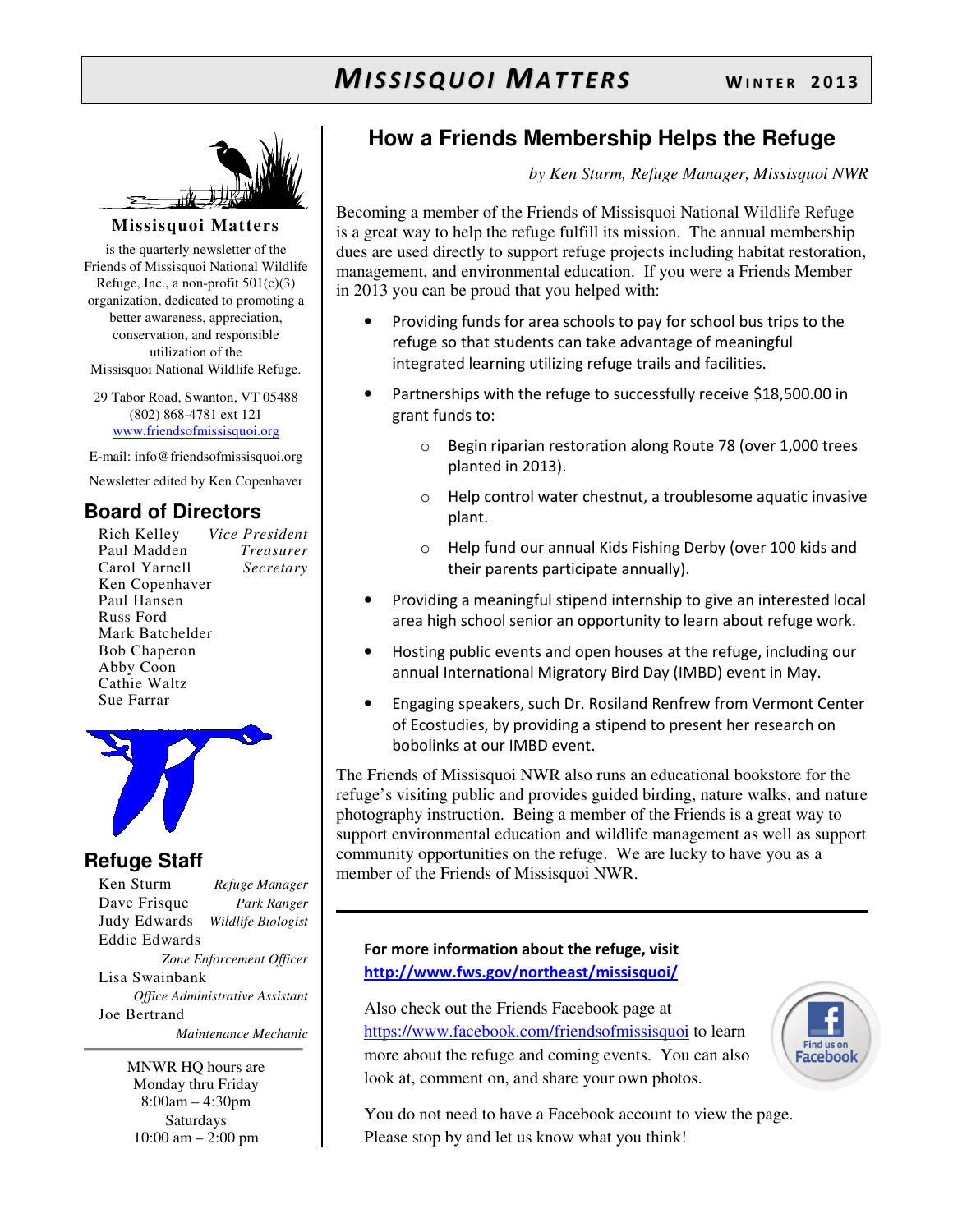## PRESIDENT'S OUTLOOK

Writing here as the new ex-president of the board of Friends of the Refuge, I wish to provide a recap of 2013 and the past few years.

First off, the Missisquoi National Wildlife Refuge is a wonderful place for watching wildlife, walking through the woods, exploring the river delta by canoe/kayak, painting, playing with photography, and much more. As always, we encourage the public to come out and enjoy this treasure--the Refuge is sitting right here in your front yard.

The Friends and the board of the Friends have become increasingly active over the past few years. We lead bird walks and nature walks, offer photography workshops, host art shows, provide informational lectures, run the Refuge store, and generally keep busy. Please see the information in this newsletter and on the website to get a bigger picture. Old newsletters for the past three years are on the website. Thanks very much to Ken Copenhaver for all of his work on creating and editing the newsletters.

In 2013 we received three grants to help the Friends and the Refuge in their separate-butconnected missions. Ben and Jerry's provided a grant as part of their on-going support for the Kids Fishing Derby, a very popular event put on by the staff of the Refuge with volunteer help by the Friends, many local businesses, and many supporters from around Vermont.

The other two grants were from the state of Vermont in order to improve riparian habitat on Refuge lands along the Missisquoi River and to remove invasive water chestnut from the Refuge. Ken Sturm, the manager of the refuge, wrote an excellent report on the water chestnut work in our Fall newsletter.

The Friends organization works well and closely with the refuge's professional staff, and we very much appreciate their full support of the Friends, as we know that they appreciate the support that the Friends provides to the Refuge. It is a nice relationship, we enjoy working together, and we look forward to many more years together.

Speaking of years, I've been president of the board of the Friends for four years. It is happily time for me to step down, but I'll continue to be active on the board and with the Friends. Rich Kelly, as vice president, will temporarily serve as acting president. We have a great group of people on the board, with two new members joining the board at our recent annual meeting (thank you Cathie Waltz and Sue Farrar). We very much encourage Friends members and the public to attend our board meetings, participate in our events, and come to the Visitor Center. But most of all, we encourage people to spend time enjoying all that there is to find and learn on the Refuge.

Sincerely,

Paul Madden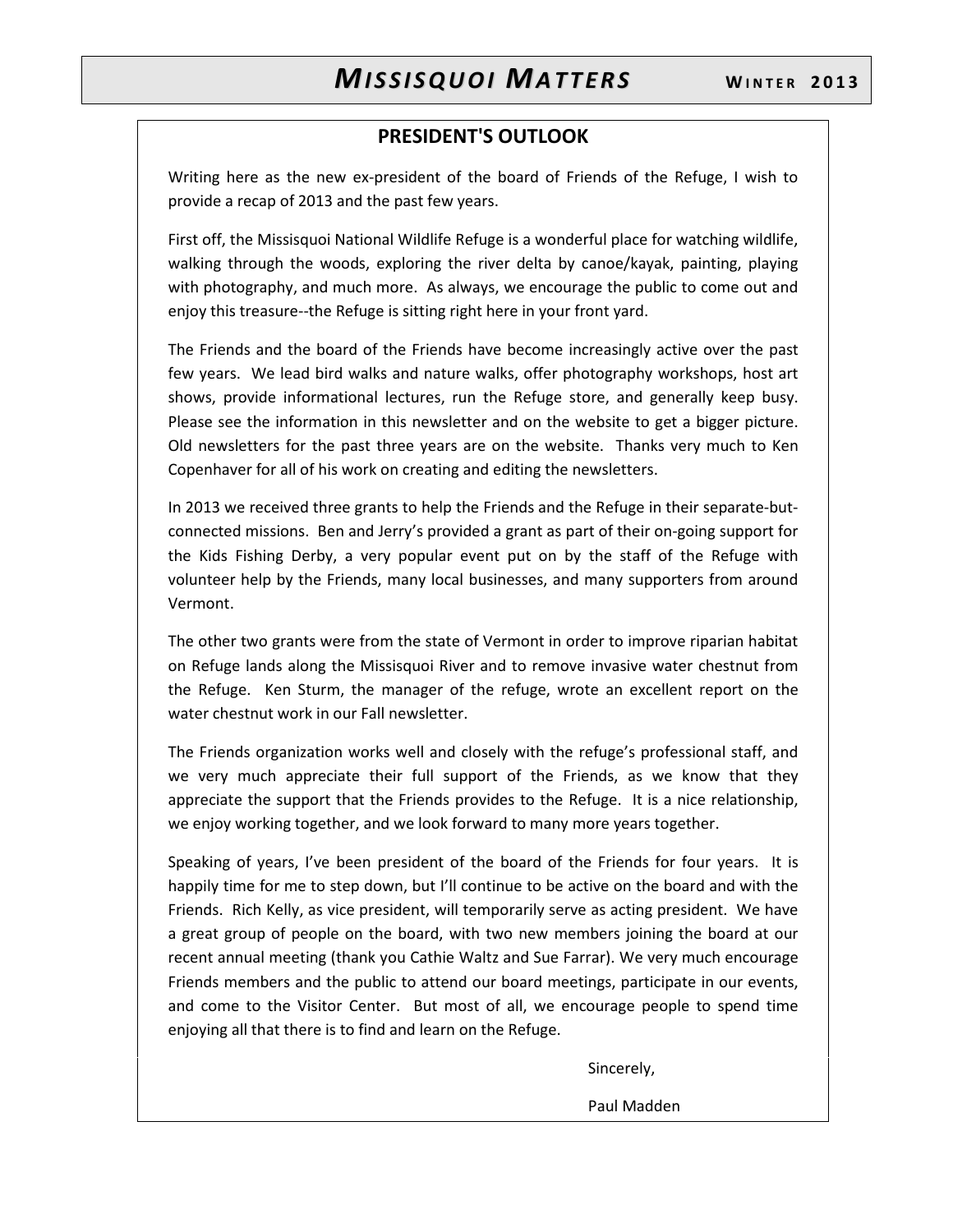# **Fiscal Year Woes**

## *by Ken Sturm, Refuge Manager, Missisquoi NWR*

For anyone working in the Federal Government, the transition between fiscal years is always a busy time. Closing out purchase orders and contracts, completing planned work on the refuge, and submitting reports takes up much of the month of September. However, we often can rely on the fiscal year change, knowing that we can at least continue our work at the refuge. As we all know, this was not the case in this October. With the impasse over the federal budget and the subsequent shutdown, the refuge was required to send home all its employees and stop all work and access immediately.

While disappointing and frustrating to the refuge's dedicated staff, it was particularly hard on the public who count on the public access to all the resources the refuge protects and manages. The shutdown coming in early October caused perhaps the biggest impact to our dedicated waterfowl hunters. The official opening day of waterfowl season, October 9, was right in the middle of the shutdown!

The shutdown closed the refuge to all activities, including hunting. This meant that coveted waterfowl blind sites, which are assigned through lottery draw each year, could not be used on opening day or for the next 8 days of waterfowl season. Over 65 people lost the opportunity to participate in the best part of the waterfowl season using the refuge's managed blind sites. This includes the junior waterfowl areas that are assigned to youth hunters who participated in the refuge's annual Junior Waterfowl Training Program. An untold number of waterfowl hunters who hunt our public areas along the lake were also shut out of the refuge.

Of course, many other people felt the impact of the refuge's closure during this time. All trails were closed, and many people had to be informed on that first and second day of the shutdown that they could not walk on refuge trails.

Since all activities had to cease, we also had to stop the haying operation across the road from the refuge Visitor Center. This work, conducted through permits to local farmers, is done to manage habitat for grassland bird species. Without the cooperative work of these farmers it would be difficult to manage the refuge's grassland habitat. Having to stop this operation during early October, especially when the weather was warm and dry, certainly was frustrating for our cooperators. If the hay cannot be completely cut this year, the farmers will have lost a crop and the refuge will have lost an important management action that will have to be completed at another time by refuge staff or volunteers.

These are just a few of the local impacts of the refuge's closure in October. I have heard many stories from folks about how the government shutdown affected them personally. I also experienced the frustrations of hunters and hikers first-hand when I had to inform them that they could not use the refuge until the shutdown was over. If anything good can come from this, it may have possibly solidified in people's minds the importance of places like the Missisquoi National Wildlife Refuge and the part it plays in their lives. The refuge is here to protect and manage habitat for wildlife and also to provide access to the public for wildlife-oriented activities. We hope that this was the last time we have to close the doors of the refuge to the public and that everyone takes an opportunity to walk a trail, go hunting, or stop by the Visitor Center soon.

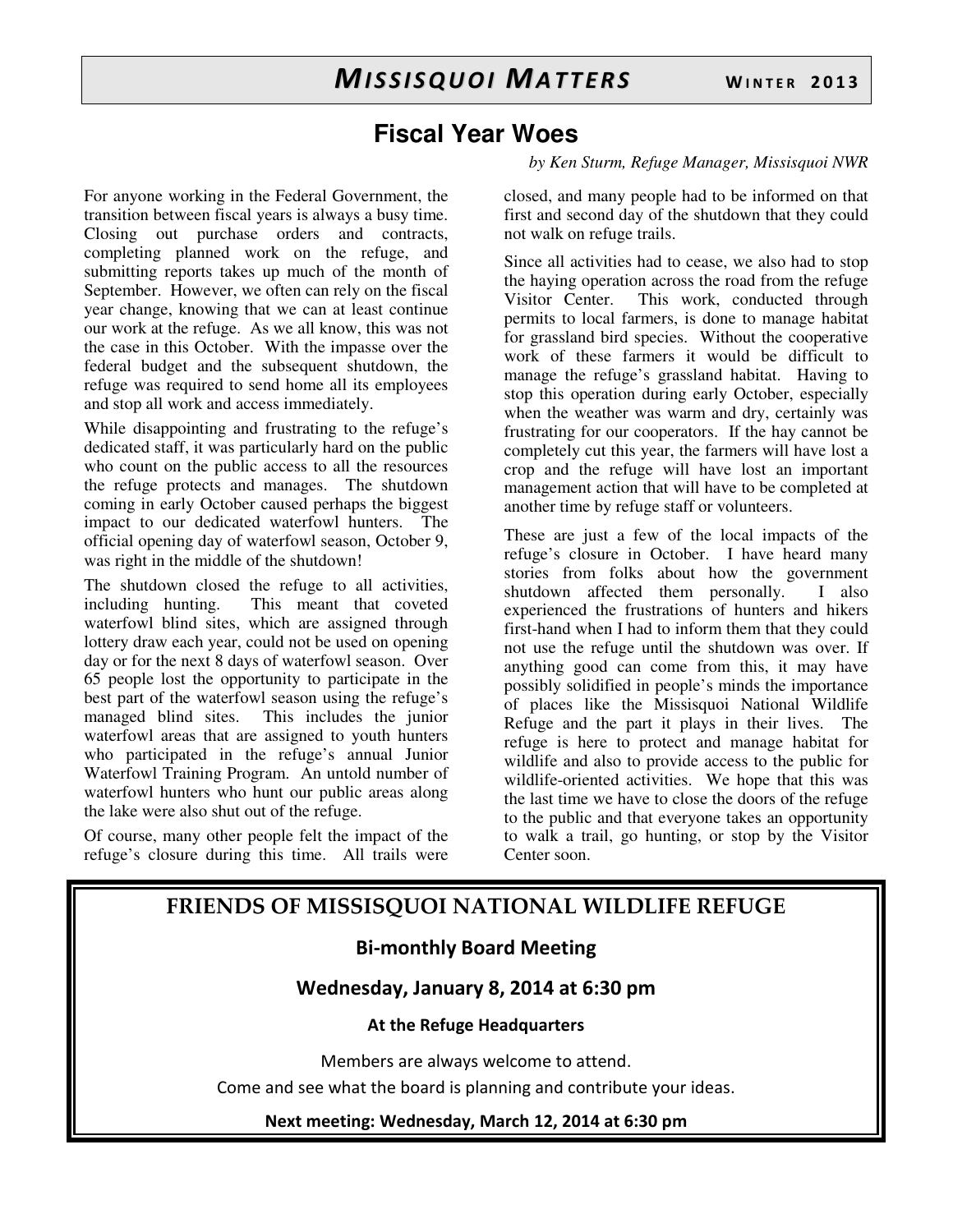# **The Real Deal about Green-winged Teal**

*by Judy Sefchick Edwards, Wildlife Biologist, Missisquoi NWR*

Although it's November and we're starting to plan for next year, the events of this past year's field season are still fresh in my mind. Let's face it working with wildlife is unpredictable to say the least, with each year presenting its own set of surprises, frustrations, and firsts. This year, the waterfowl banding season stands out in my mind, not because of the number of ducks banded, but because of *what* was banded. Besides the usual wood ducks and mallards (with the occasional black

duck thrown in for good measure), two American greenwinged teal were found in our net, making me wonder, "What's the real deal about green-winged teal?"

For those of you who aren't familiar with them, green-winged teal are North America's smallest

dabbling duck, known for their short neck, small bill, and the iridescent emerald green patch on their wings and on the faces of males. Measuring only 14 inches from bill to tail, and weighing less than a pound, these delightful ducks are about one-third the weight, and two-thirds the length, of a mallard. If ever there was a real-life rubber ducky, this would be it!

Among other things, these diminutive ducks are agile and fast fliers. Besides being the only duck known to be able to scratch in mid-flight (who knew?), green-winged teal are able to attain speeds greater than 40 miles per hour. More than any other species of duck, green-wings can be found feeding on mudflats to probe for seeds, crustaceans, or aquatic insects. Although they don't dive for food, they will dive to escape predators like northern harriers or peregrine falcons.

In Vermont, green-winged teal are far more common in migration than during the breeding season. Being



one of the earliest spring migrants, they arrive here almost as soon as the snow melts in late March or early April. By early May, numbers of greenwinged teal are at their peak, sometimes comprising as much as 29% of the refuge's spring duck population (refuge-wide waterfowl survey, April 30, 2012).

Green-winged teal are northern nesters, breeding mostly (80%) in the boreal forests of Canada from

> Alaska to Labrador. They may be small, but they're hardy (and well-insulated -- we hope)! The fact that we had a successful green-winged teal nest at the Stephen J. Young Marsh this summer is definitely a cause for celebration! Although nesting has never been common in Vermont, it's gotten even less so in

recent years, making green-winged teal a "Species of Special Concern" in the state.

By now, most green-winged teal have left Vermont for greener pastures and warmer water. Who can blame them? With the fall waterfowl migration peaking here during September and October, sometimes as many as 16,808 ducks have been seen using the refuge, with 3,882 of them being greenwinged teal (refuge-wide waterfowl survey, October 9, 2012). That's a bunch of ducks! A few 'Superteal' may be seen in December, but even the hardiest of ducks have to get real and get moving once the water freezes.

For years, I've repeated the mantra, "You can't make rules for ducks" (or any wildlife for that matter) and the green-winged teal at Missisquoi seem to be no exception. All I can say is that after 7 years of working here, and 3,269 ducks banded, I'm more than happy to be a part of another magnificent Missisquoi first!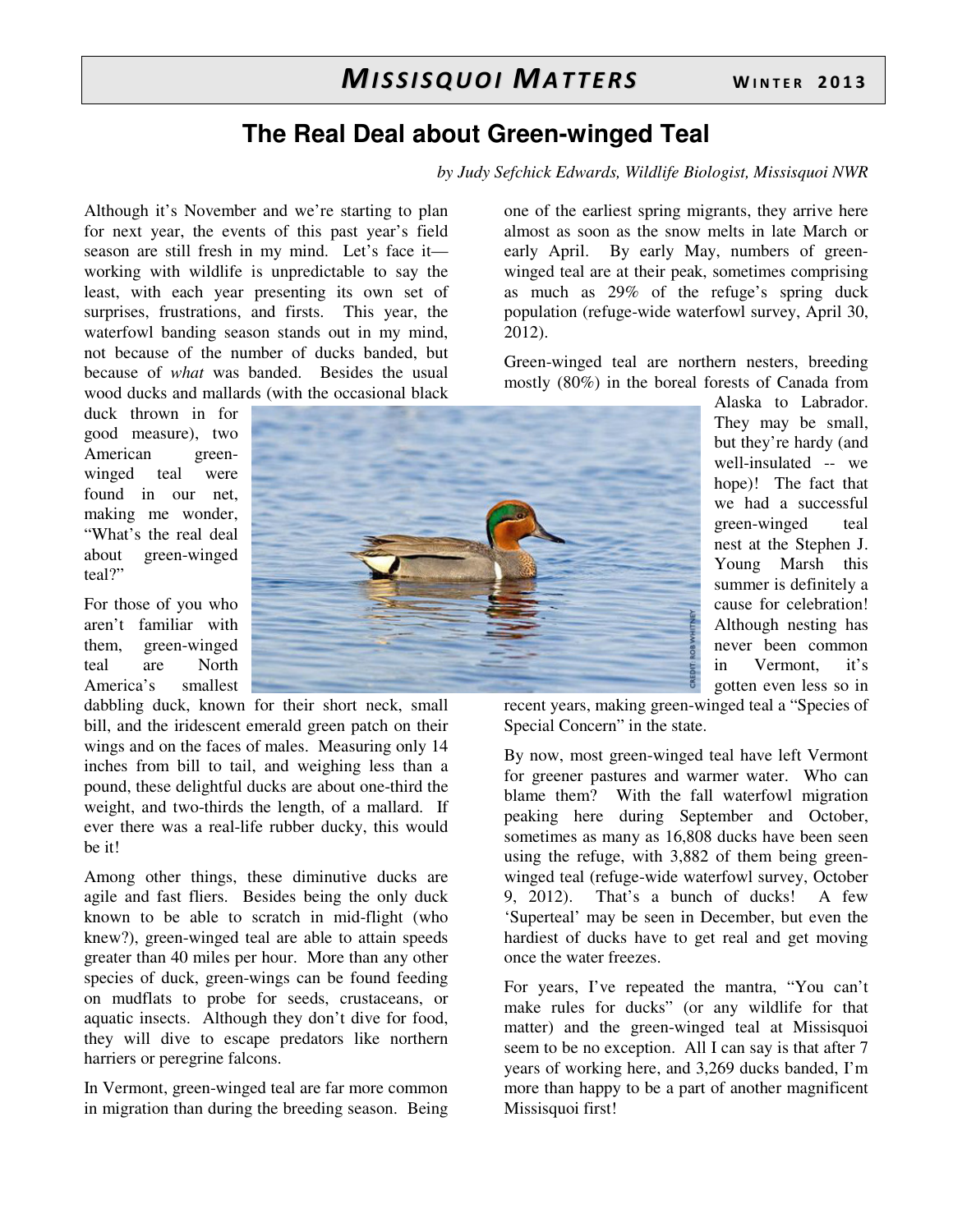# **MISSISQUOI MATTERS** WINTER 2013





# Winter Activities Schedule at Missisquoi National Wildlife Refuge 29 Tabor Rd.

Swanton, VT 05488

## All programs and tours are free, but registration is required where noted.

#### Monthly Nature/Photography Walks 1  $1<sup>st</sup>$  Saturday of each month, 9:00 am to 11:00 am

Join Friends of Missisquoi NWR members Joe Belanger, Mark Batchelder, and Bob Chaperon for nature/photography walks on various refuge trails, held the first Saturday of each month. Registration is not required. The schedule for the next three months is:

- **December 7:** Maquam/Black Creek Trail. Meet at the parking lot located on Rte 78 approx. 2  $\frac{1}{2}$ miles west of Swanton.
	- January 4: Jeep Trail. Meet at the Louie's Landing boat access area. We will drive in to the trail head at Mac's Bend.
- February 1: Stephen Young Marsh Trail. Meet at the parking lot on Tabor Rd, about a mile past the refuge Visitor Center and across the road from the marsh.

#### Monthly Bird Monitoring Walks 3 3<sup>rd</sup> Saturday of each month, 8:00 am to 10:00 am

Friends of MNWR members Ken Copenhaver and Julie Filiberti will lead bird monitoring walks year-round on various refuge trails on the third Saturday of each month. The purpose of the walks is to gather longterm data on the presence of birds, their abundance, and changes in populations. Observations will be entered into the Vermont eBird database where data is stored by the Cornell Lab of Ornithology and the National Audubon Society. These walks are appropriate for birders of all skill levels and provide a wonderful opportunity to learn about birds throughout the seasons. After 45 months of walks we have recorded 131 species of birds. Registration is not required. The schedule for the next three months is:

- December 21: Jeep Trail. Meet at the Louie's Landing boat access area. We will drive in to the trail head at Mac's Bend.
	- **January 18: Maquam/Black Creek Trail.** Meet at the parking lot located on Rte 78 approx. 2  $\frac{1}{2}$ miles west of Swanton.
- February 15: Stephen Young Marsh Trail. Meet at the parking lot on Tabor Rd, about a mile past the refuge Visitor Center and across the road from the marsh.

Other winter events will be posted on the Friends website as they are scheduled.

To check for any schedule changes or additions, visit the Friends website at www.friendsofmissisquoi.org and click on "Calendar."

Read past issues of Missisquoi Matters at www.friendsofmissisquoi.org and click on "About Us" and "Newsletter."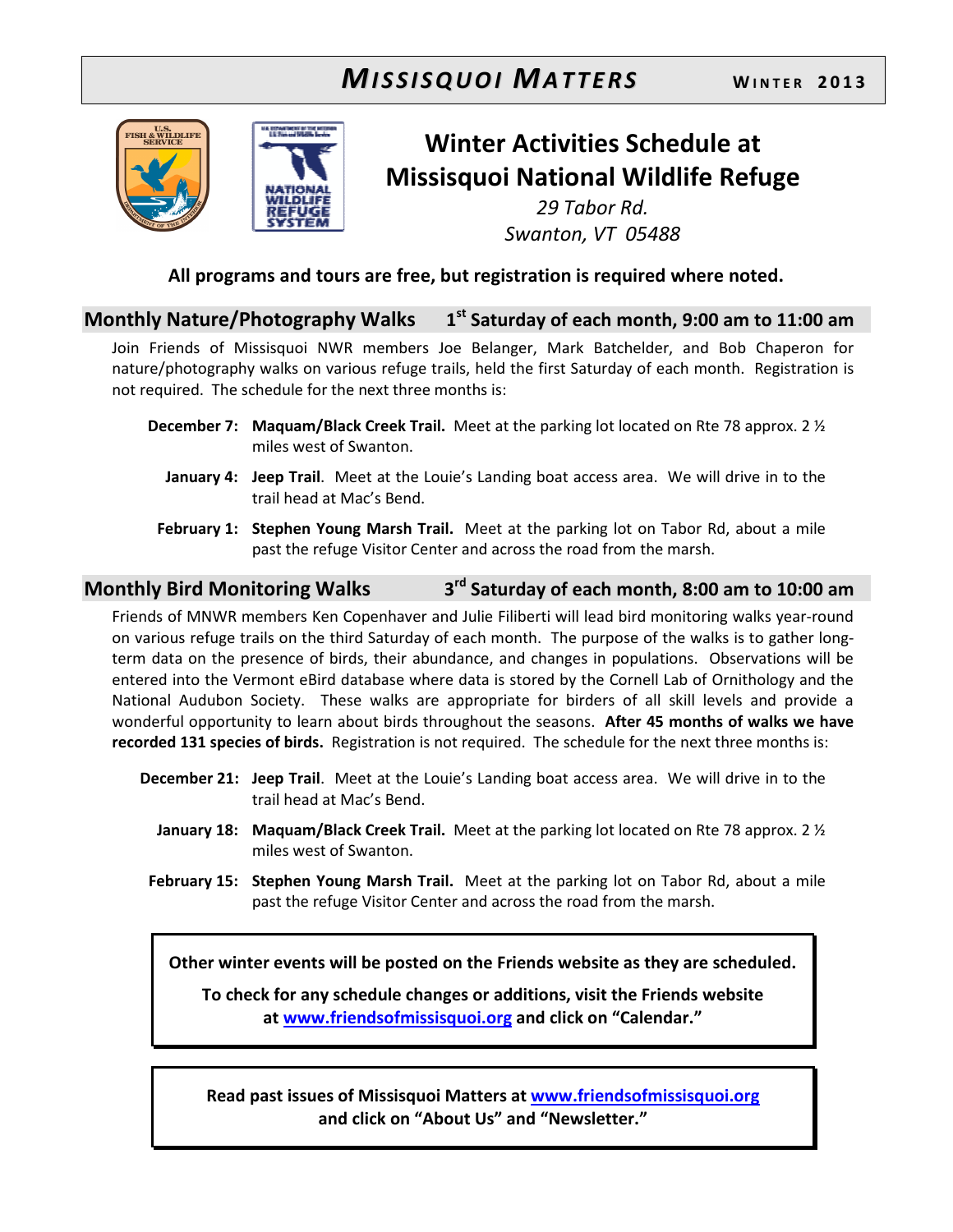# **Bird Feeder Society**

Used with permission and adapted from an article by Casey Rucker, Friends of the 500th, Canaan Valley NWR

One of the pleasures of feeding birds is the opportunity to watch different species interact at the feeders. Over the years, I've observed a rough hierarchy that rules birds' social interactions. The easiest observation is that the larger and more aggressive the bird, the more it dominates the others. In finer detail, however, this broad rule becomes subject to nuance and variations.

At the top of the feeder hierarchy are the raptors: in the case of my feeders, these are primarily Cooper's and Sharp-shinned Hawks. These birds feed directly on the seed-eaters at the feeders, and their arrivals are loudly announced by Blue Jays and Black-capped Chickadees. The raptors rely on a sudden attack, because their presence quickly clears out the whole vicinity.

Next most dominant are the American Crows, followed by Blue Jays. Crows and jays will often store many seeds or nuts in their gullets, then fly off to disgorge and eat them in private. The crows are interested only in feeding, and their mere presence sends the other birds away. Jays enjoy more disruptive behavior. Often a Blue Jay will seem to make a flyby of the feeders only to disturb the feeding birds. Jays are also usually aggressive defenders of their space when feeding. Common Grackles are slightly less aggressive than the jays.

Other large-billed birds, such as Hairy Woodpeckers and Rose-breasted Grosbeaks, stand their ground at the feeder against jays and grackles but not crows. As long as they aren't disturbed at their own feeding, this group of birds will tolerate the other birds around them. This winter I've noticed that the Evening Grosbeaks at my feeders have slowly grown more assertive against Blue Jays as time has passed.

Next up in the hierarchy are the take-out diners, the Black-capped Chickadees, Tufted Titmice, and Redbreasted and White-breasted Nuthatches. Because they do not linger at the feeders, they can dart in to grab seeds and nuts amid the company of larger and more aggressive birds. They are also usually the first to come back when the feeders are deserted.

Common Redpolls and Pine Siskins are the most aggressive of the smaller dine-in feeders. In large enough flocks they can dominate a feeder area in the presence of much larger and more aggressive birds. Generally, however, it's the smaller birds that prefer to eat in who get driven away the most.

Mourning Doves, Downy Woodpeckers, European Starlings, Northern Cardinals, Red-winged Blackbirds, and House and Purple Finches generally only approach the feeders after the larger birds have had their fill. Cardinals only seem to come to the feeders when they have to, and their presence usually means a poor mast year or unusually bad weather. Blackbirds will occasionally dominate the feeders in a flock, but usually not for long.

Finally, Dark-eyed Juncos specialize in getting to the feeders first as well as gleaning what all the other birds have left behind.

In spite of all the jockeying for position, all the birds eventually get their turn. And what I love the most are the really brutal weather days, when it's blizzarding or the bottom has dropped out of the thermometer. When it's truly a matter of survival, all the birds eat peacefully together in mute admission of mutual need.

Sometimes, the law of the jungle is tolerance and cooperation!

| <b>Store Order Form</b>                                                                                                                                                                              |
|------------------------------------------------------------------------------------------------------------------------------------------------------------------------------------------------------|
| To order by phone, call 802-868-4781. To order by mail, fill out this order form and send to:<br>The Friends' Store MNWR, 29 Tabor Rd, Swanton, VT 05488<br>Please add \$6.00 shipping and handling. |
| Name                                                                                                                                                                                                 |
| <b>Address</b>                                                                                                                                                                                       |
| Phone<br>Email                                                                                                                                                                                       |
| Please send me: ____ Mammal Tracks and Sign of the Northeast (\$17.95)                                                                                                                               |
| <b>Identifying Animal Tracks (\$9.95)</b>                                                                                                                                                            |
| <b>Mammal Tracks and Scat (19.95)</b>                                                                                                                                                                |
| Payment: Enclose check or money order, or fill in Credit Card information.                                                                                                                           |
| Type of card: ____ MasterCard _______ Visa                                                                                                                                                           |
|                                                                                                                                                                                                      |
|                                                                                                                                                                                                      |
|                                                                                                                                                                                                      |